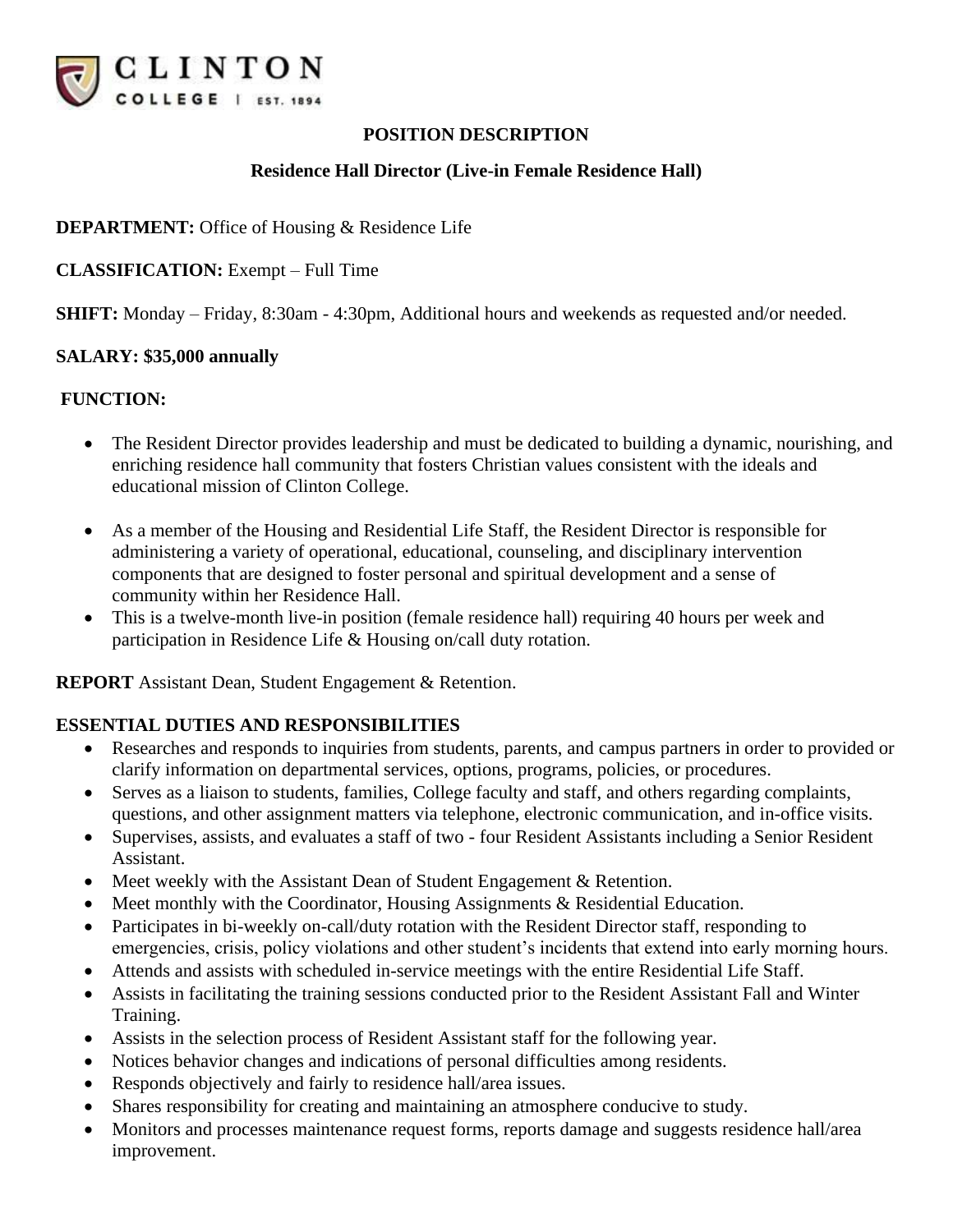- Conducts scheduled Health and Safety Inspections and corresponding paperwork.
- Supervises break and year-end residence openings and closings.
- Remains available during assigned duty periods as well as major weekends and campus events.
- Maintains office hours to be accessible for his/her residence hall.
- Attends programs and socials on campus in an effort to build community relations with students and staff.
- Follow up weekly with students who have gone through the conduct process to guide them back into a positive relationship with the community.
- Assist hall staff in promoting an environment that is safe, conducive to studying and well-maintained.
- Provide support and resources for students living on campus, and referrals when appropriate.
- Create an inclusive community in the residence hall through educating and challenging RA staff, individual conversations with staff/students and personal development in these core areas
- Contributes to a work environment that encourages knowledge of, respect for, and development of skills to engage with those of other cultures or backgrounds.
- Oversees the daily management of on-campus housing assignment processes including residence hall assignments, room selection processes, room changes, space management, etc.
- Assists in the creation and maintenance of data and data structures; provide reports and query results for individuals, departments, and outside entities.
- Assists with the coordination of all occupancy, usage, and reporting efforts including identifying trends, projections, and forecasting of future housing needs.
- Remains competent and current through self-directed professional reading, developing professional contacts with colleagues, attending professional development courses, and attending training and/or courses as directed by the Assistant Dean.
- Supports the overall success of Housing and Residence Life by performing all other duties assigned.
- Under the Clery Act, Residence Life staff are considered Campus Security Authorities and as such are required by law to report the following crimes to the on-call system and to campus security department immediately upon learning of them: criminal homicide, sex offenses, robbery, aggravated assault, burglary, motor vehicle theft, arson, liquor law violations, drug violations, weapons violations, stalking, domestic violence and dating violence. This position is also required to report bias-related (hate) crimes for the following offenses: criminal homicide, sex offenses, robbery, aggravated assault, burglary, motor vehicle theft, arson, larceny-theft, intimidation, simple assault, and damage/destruction/vandalism of property. Other Duties as assigned.

# **ESSENTIAL EMPLOYEE**

This position is designated as an Essential Employee. Essential Employees are those who are expected to be on duty to operate the College and provide for the safety and well-being of our students when normal operations are suspended e.g. when classes are cancelled or delayed and when non-essential employees are released from work. Staffing of essential support services may be at reduced levels, determined by the Administrator, dependent on the needs of our students. No compensatory time, additional wages or premium wages will be paid under these circumstances since the suspended hours are scheduled hours and part of each employee's regular duties.

# **MENTAL DEMANDS**

The mental demands described are representative of those that must be met by an employee to successfully perform the essential functions of this position. Reasonable accommodations may be made to enable individuals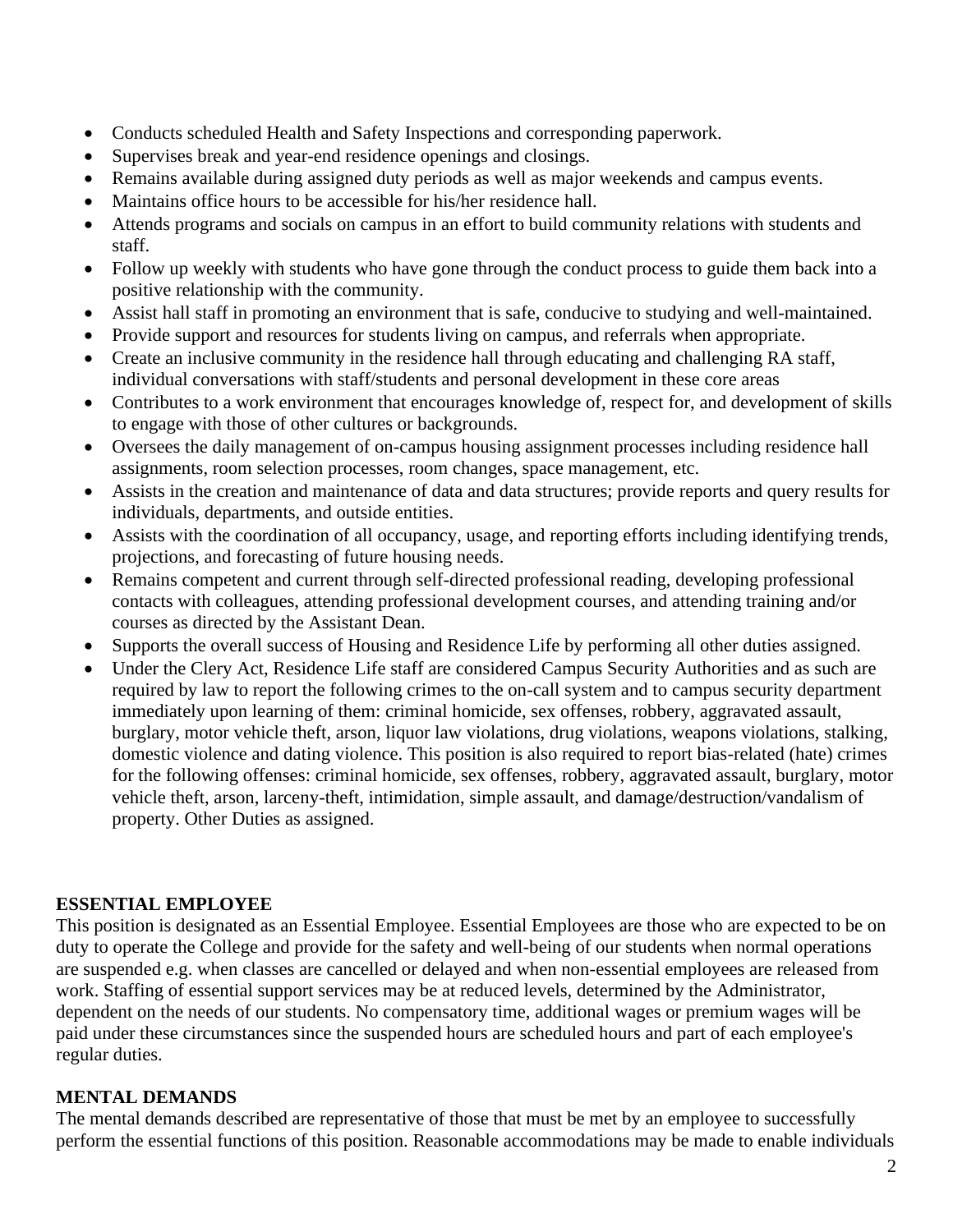with disabilities to perform the essential functions. Examples of mental demands include reading (documents), detailed work, confidentiality, language, math, reasoning, oral communications, written communications, customer contact, multiple concurrent tasks, constant interruptions, and performing calculations when necessary.

## **MINIMUM QUALIFICATIONS**

**E**d**ucation**: A Bachelor's degree is required.

**Experience**: At least one year of work experience in a field related to the position, such as housing, leasing, student affairs, customer service, etc. is required; at least three years of experience as described above is preferred.

**Skills**: Excellent verbal and written communication skills, including interpersonal communication skills and public speaking skills are required. Excellent customer services skills, including independent problem solving, are required. The ability to respond to multiple requests in a fast-paced environment is required. The ability to take initiative and work independently within specified time constraints while demonstrating sound judgment and decision-making skills is required. Proficiency with all aspects of Microsoft Office is required. The ability to participate in long- and short-range planning processes is required. The ability to set goals and strive for continuous improvement is required. The ability to develop knowledge of, respect for, and skills to engage with those of other cultures or backgrounds is required. Experience working with diverse populations is preferred. Knowledge of standard operating procedures for residence hall facilities and an understanding of occupancy management, including report writing, are preferred

## **Knowledge/Skills/Abilities:**

- Knowledge of housing practices and procedures, housing record keeping procedures, and institutional purchasing practices and procedures related to housing operations.
- Ability to maintain records and prepare reports related to housing operations and interpret housing rules and regulations

## **Additional Information:**

Employment at Clinton College is contingent upon a background check that is satisfactory to the College. Failure to provide written authorization for a background check will nullify the offer of employment. Candidate must be fully vaccinated and boosted.

## **Application Instructions:**